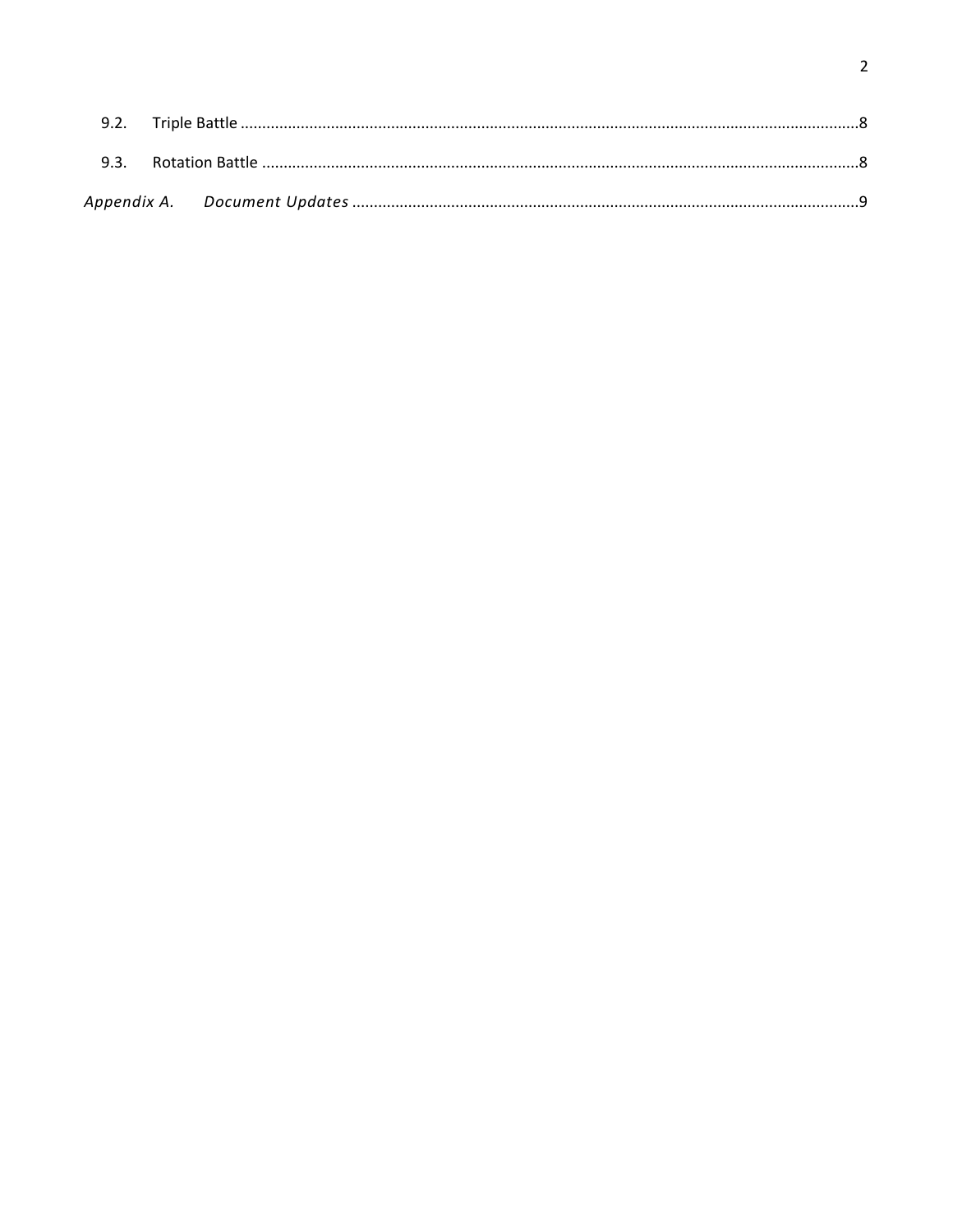## <span id="page-2-0"></span>**POKÉMON VIDEO GAME TOURNAMENT RULES**

<span id="page-2-1"></span>This section contains tournament rules specific to the Pokémon video games. All attendees are expected to comply with the applicable sections of these rules while attending a PLAY! Pokémon tournament.

## **1. Game Cards**

Only legitimate Pokémon Game Cards can be used in PLAY! Pokémon tournaments. Players are restricted on which language Game Cards they can use, based on the country where they are playing.

- Players at European events may only use European Game Cards.
- Players at North American events may only use North American Game Cards.
- Players at the World Championships may only use Game Cards that are legal in their home markets, and have been officially released in North America.

#### <span id="page-2-2"></span>**1.1. Game Systems**

Players may use any system in the Nintendo DS™ family of systems during the competition. This includes the Nintendo DS, Nintendo DS Lite™, Nintendo DSi™, Nintendo DSi XL™, Nintendo 3DS™, and the Nintendo 3DS XL™. Players are responsible for bringing a charger that is compatible with their system.

#### <span id="page-2-3"></span>**2. Team Restrictions**

Players may only use Pokémon that are legal for the tournament format. Players are responsible for ensuring that their team adheres to any restrictions set forth by the tournament format and this document. Please see [link to VG Format Doc] in order to review format specific requirements.

#### <span id="page-2-4"></span>**2.1. External Devices**

The use of external devices to modify or create items or Pokémon in a player's party is expressly forbidden. Players found to have Pokémon or items that have been tampered with will be disqualified from competition, regardless of whether the Pokémon or items belong to that player or were traded for. POP Recommends players only use Pokémon that they have raised themselves and items that they have received through normal game play. It is always the player's responsibility to have legal Pokémon and items during the competition.

## <span id="page-2-5"></span>**3. Team Registration**

Before the first round of a tournament, team registration may occur. This process involves each player listing the exact contents of his or her team. To make team registration easier on the tournament staff, players should complete their team list prior to registration. These team lists can later be used by Tournament Organizers and judges to verify that a team has not been altered since the outset of a tournament. Players are not allowed to change their Pokémon or items at any time during a tournament.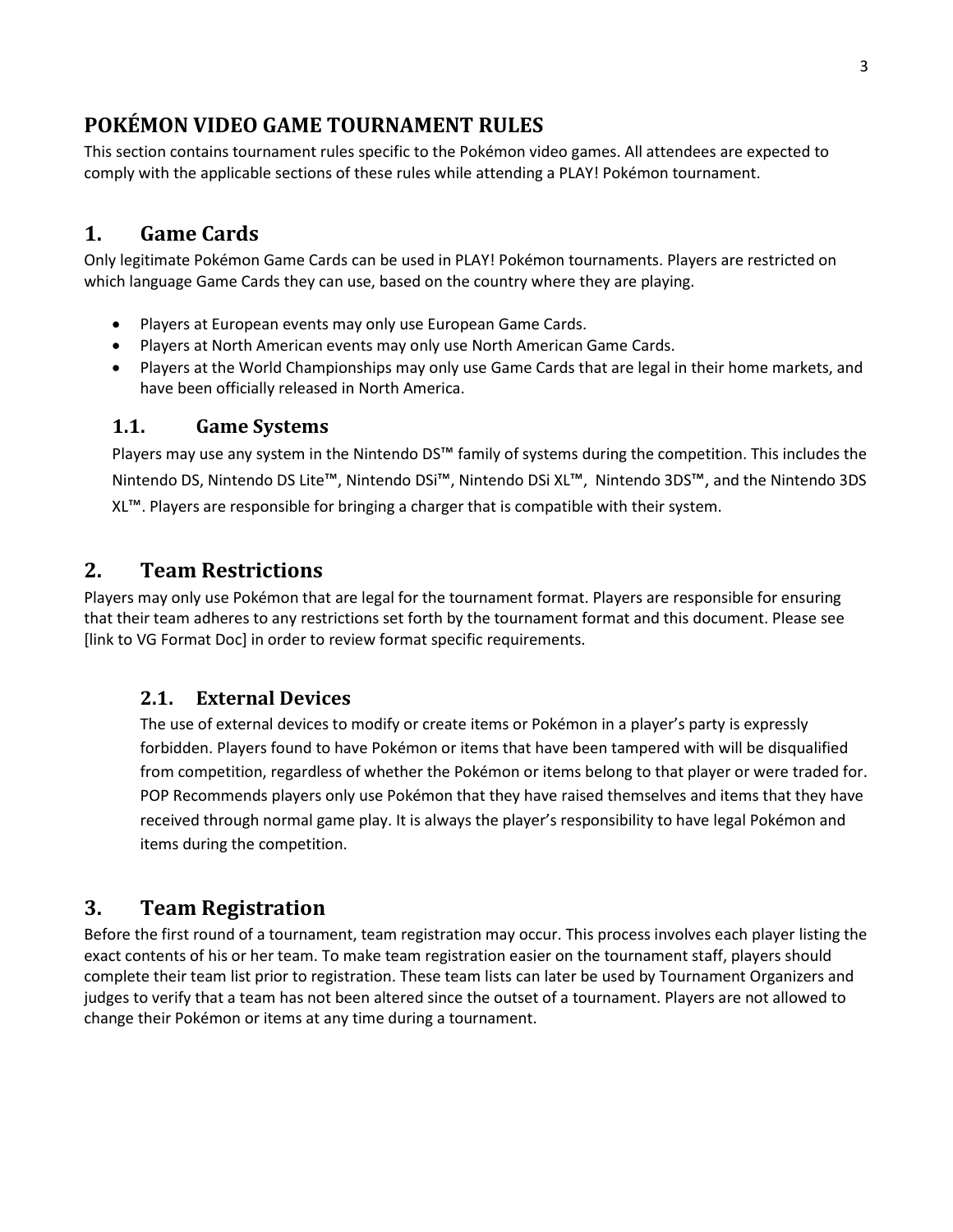## <span id="page-3-0"></span>**4. Time Limits**

<span id="page-3-1"></span>Tournament staff is responsible for running a timely event. To assist in this effort, POP has established guidelines for time limits during various portions of the event.

#### **4.1. Pre-game Time Limit**

Players will have 90 seconds to view their opponent's team and select their Pokémon.

#### <span id="page-3-2"></span>**4.2. Mid-game Time Limit**

Any mid-game effects, such as selecting a move or retreating Pokémon, are to take place within the 60 seconds allocated per turn. Note taking may only occur when not being prompted to select a move.

#### <span id="page-3-3"></span>**4.3. Match Time Limits**

Single-game matches will be 20 minutes. For best-of-three matches, each game will be 20 minutes.

# <span id="page-3-4"></span>**5. Match Resolution**

A player wins by knocking out his or her opponent's final Pokémon.

- If the player's final Pokémon used Selfdestruct, Explosion, Destiny Bond, or Final Gambit, and both players' final Pokémon are knocked out as a result, that player loses that game
- If a player's final Pokémon used Double‐Edge, Volt Tackle, Flare Blitz, Take Down, Submission, Brave Bird, Wood Hammer, Head Smash, Struggle, or Wild Charge, or was holding Life Orb, and both players' final Pokémon are knocked out as a result, that player wins that game
- If both players' final Pokémon is knocked out by a weather condition, such as Hail or Sandstorm, the player whose Pokémon is knocked out last wins the game
- If a Pokémon's Ability or held item, such as Rough Skin, Aftermath, Liquid Ooze, Iron Barbs, or Rocky Helmet, results in each player's final Pokémon being knocked out, the player with the Ability or held item will win the game

<span id="page-3-5"></span>A player who selects "Run" during a battle will count as the loser of that game, whether selected intentionally or not.

#### **5.1. Tiebreakers**

Should the time limit expire before a player knocks out his or her opponent's final Pokémon, the winner of the game is determined based on the criteria below.

- 1. Remaining Pokémon
	- a. If one player has more remaining Pokémon than the other, that player wins the game.
	- b. If both players have the same number of Pokémon remaining, the result of the game is determined by average percentage of HP remaining, as described below.
- 2. Average Percentage of HP Remaining
	- a. If one player's team has a higher average percentage of HP remaining, that player wins the game.
	- b. If both players' teams have the same average HP remaining, the result of the game is determined by amount of HP remaining, as described below.
- 3. Amount of Total HP Remaining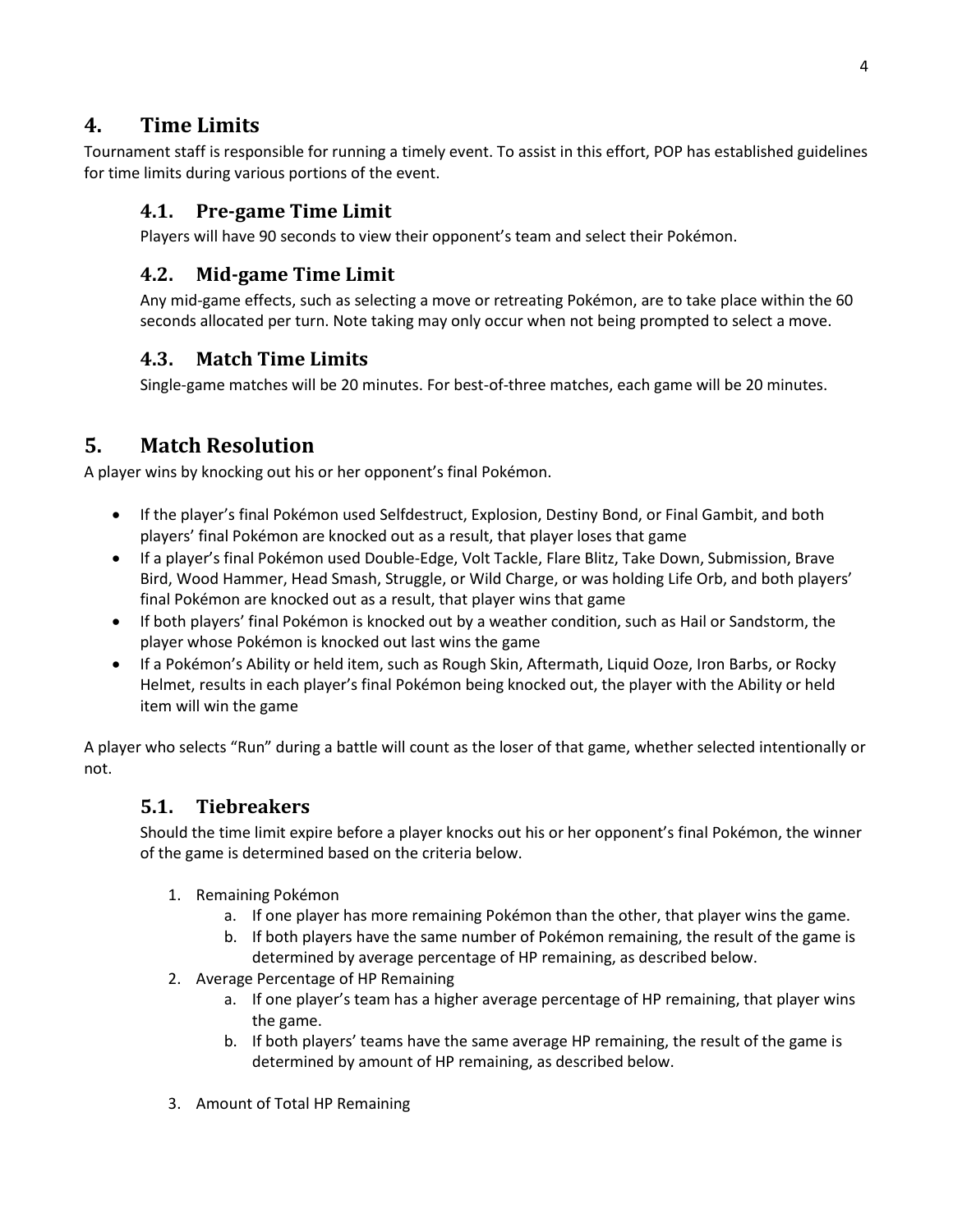- a. If one player's team has a higher total HP remaining, that player wins the game.
- b. If both players' teams have the same total HP remaining, the result of the game is a tie.

#### <span id="page-4-0"></span>**5.2. Sudden Death**

If a game ends in a tie during the single elimination portion of an event, a single Sudden Death game is played to determine the winner of the match. Players are required to gain an advantage in number of remaining Pokémon over their opponent. Tournament staff will evaluate the game at the end of each turn to determine if an advantage has been gained. After each turn has been completed, the tournament staff will determine the number of Pokémon that each player has remaining.

- If both players have the same number of Pokémon remaining at the end of the turn, the game continues for another turn.
- If a player has more remaining Pokémon than his or her opponent at the end of any turn, that player wins the game.

Once the winner of the active game has been determined, the following criteria will be used to determine the winner of the match, based on which game in the match has just been completed.

Game 1: The players proceed to game 2.

Game 2: If the winner of game 2 also won game 1, that player wins the match. If the winner of game 2 did not win game 1, the match is tied and the players proceed to game 3.

Game 3: The winner of game 3 wins the match.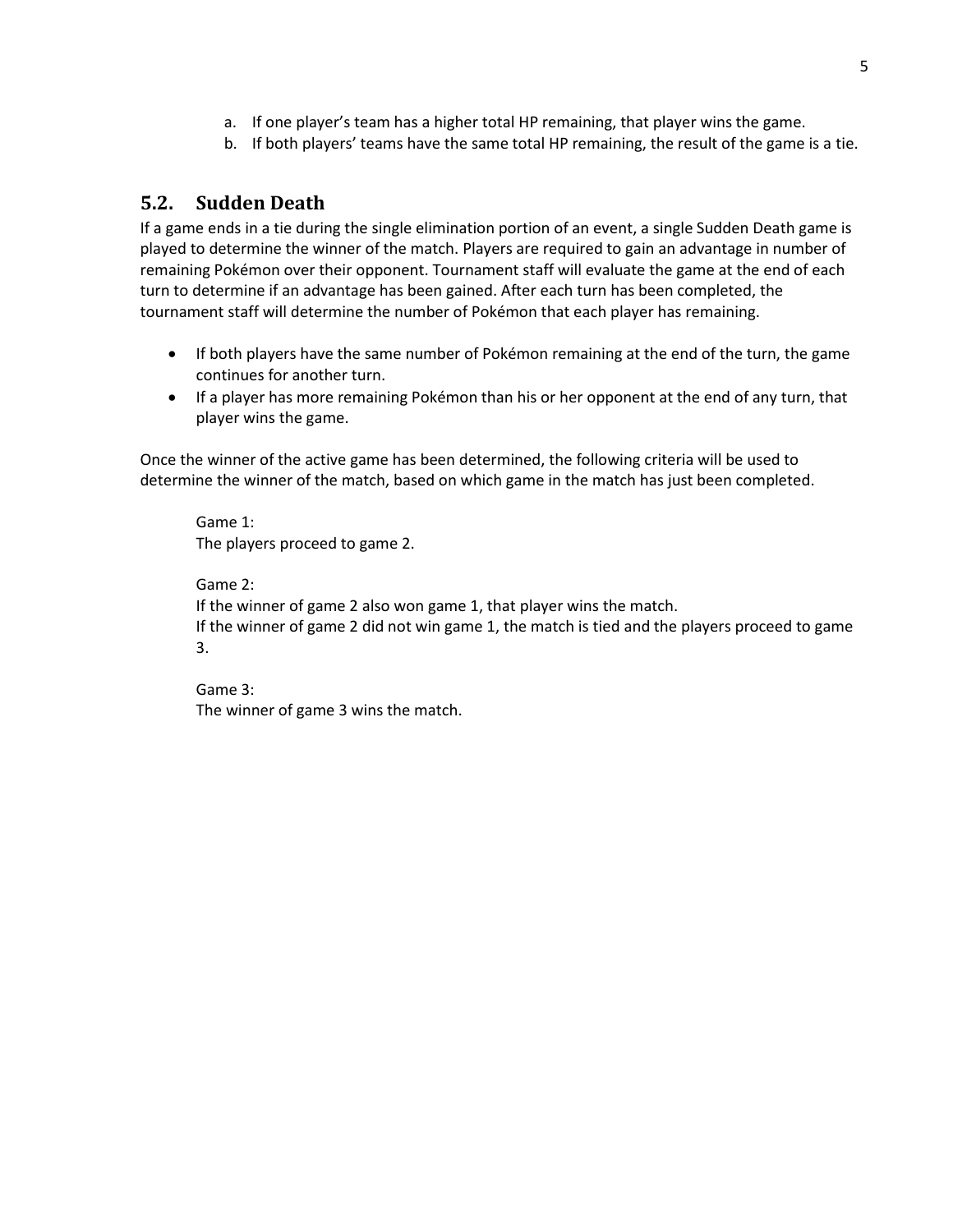# <span id="page-5-0"></span>**POKÉMON VIDEO GAME TOURNAMENT FORMATS**

Pokémon Organized Play supports several tournament formats for sanctioned play of the Pokémon video games. This document covers each of the approved formats and their variations. Tournaments that do not use one of the formats described here may not be sanctioned.

# <span id="page-5-1"></span>**6. Standard Format Style**

<span id="page-5-2"></span>All sanctioned Pokémon video game tournaments require players to assemble a team of Pokémon, with items, prior to the start of the event. The standard format style for all PLAY! Pokémon tournaments is Double Battle.

#### **6.1. Double Battle**

In Double Battles, each player selects four Pokémon from his or her party of six to battle with. At the start of the battle, players send out the first two Pokémon in their party, making a total of four Pokémon on the battlefield. Game play continues until a player knocks out all four of his or her opponent's Pokémon.

# <span id="page-5-3"></span>**7. Standard Team Construction Rules**

When building a team for a PLAY! Pokémon tournament, all players must adhere to these standard construction rules.

- A player's team cannot contain two Pokémon with the same Pokédex number
- Each Pokémon on a player's team can hold an item, though no two Pokémon may hold the same item
- A player's team cannot contain two Pokémon with the same nickname
- A player's team cannot contain a Pokémon nicknamed with the name of another Pokémon (for example, an Unfezant named "Pidove")
- Pokémon may only use moves that have been learned through one of the following methods:
	- o By leveling up
	- o By TM or HM
	- o As an Egg move, through breeding
	- o From a character in the game
	- o A move already known by a Pokémon received at an official Pokémon event or promotion
	- $\circ$  A move already known by a Pokémon that has been transferred from another Pokémon game via Poké Transfer or the Relocator.

# <span id="page-5-4"></span>**8. Sanctioned Format**

<span id="page-5-5"></span>Pokémon Organized Play supports one format for sanctioned play: Modified. Sanctioned events are listed on the POP website, and the results are reported to POP after the event concludes.

## **8.1. Modified Format**

The Modified format is the standard tournament format for PLAY! Pokémon video game events. This format will be used at all premier events unless specified otherwise. The Modified format for the 2013 season will use the following restrictions:

Only *Pokémon Black Version 2* and *Pokémon White Version 2* Game Cards are permitted for use.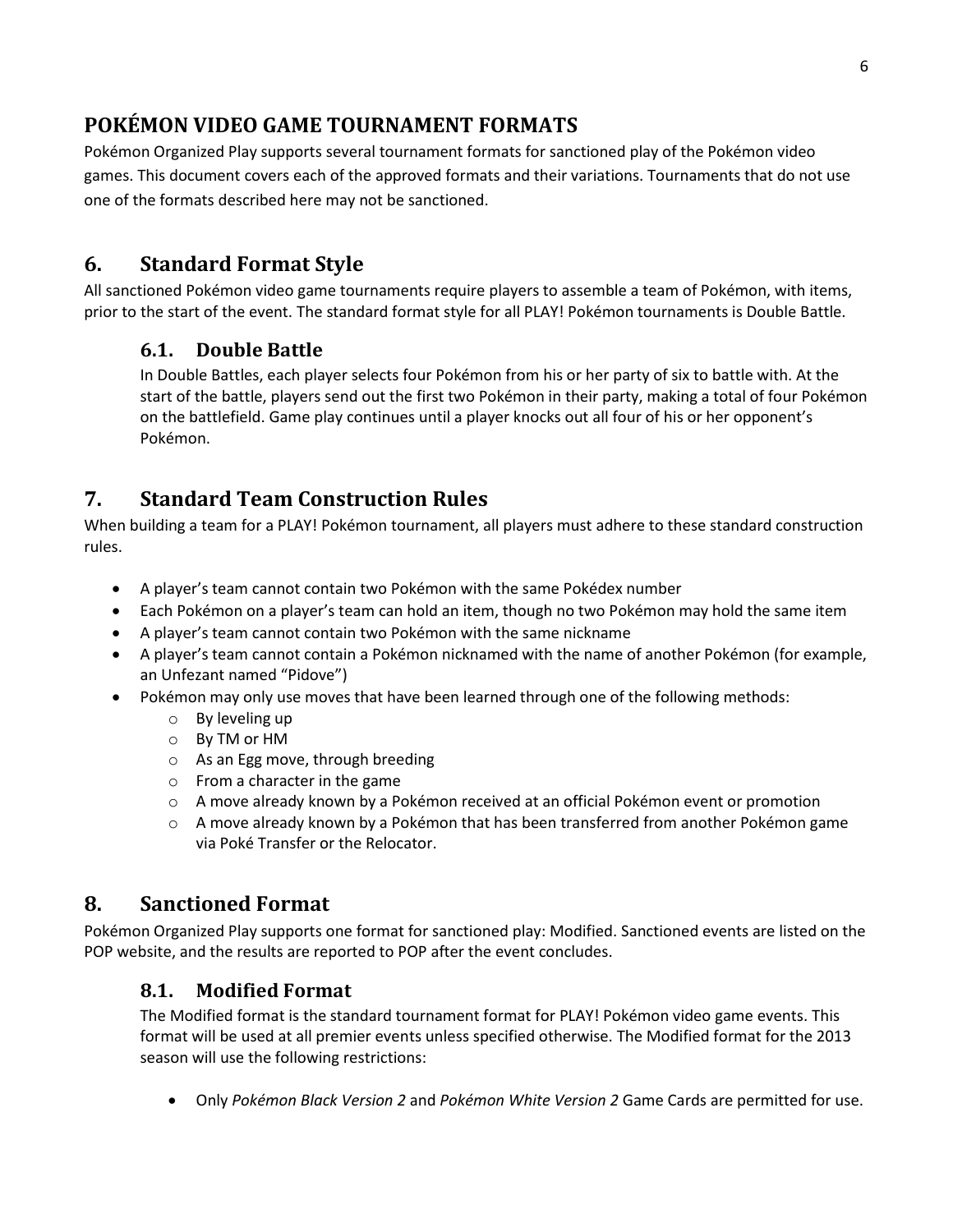- Players may use Pokémon from the National Pokédex, from No. 001–649, that are caught in the game, transferred from a previous Pokémon title, or received at an official event or distribution
- The following Pokémon may not be on a player's team:
	- $\circ$  150 Mewtwo
	- $0$  151 Mew
	- $\circ$  249 Lugia
	- $\circ$  250 Ho-Oh
	- o 251 Celebi
	- o 382 Kyogre
	- o 383 Groudon
	- o 384 Rayquaza
	- o 385 Jirachi
	- o 386 Deoxys
	- $\circ$  441 Chatot
	- $\circ$  483 Dialga
	- $\circ$  484 Palkia
	- o 487 Giratina
	- $\circ$  489 Phione
	- $\circ$  490 Manaphy
	- o 491 Darkrai
	- $\circ$  492 Shaymin
	- $\circ$  493 Arceus
	- $\circ$  494 Victini
	- o 643 Reshiram
	- $\circ$  644 Zekrom
	- $\circ$  646 Kyurem
	- $\circ$  647 Keldeo
	- o 648 Meloetta
	- o 649 Genesect
- Pokémon must be placed in the Battle Box.
- Pokémon above level 50 are permitted, but they are auto-leveled down to 50 for the duration of battle.
- Players may use Pokémon with Hidden Abilities that have been officially released through the Pokémon Global Link or an official event or promotion.
- Pokémon may not know the moves Sky Drop or Dark Void.
- Pokémon may not hold the item Soul Dew.
- Players may use items that have been officially released via *Pokémon Black Version*, *Pokémon White Version*, *Pokémon Black Version 2, Pokémon White Version 2,* the Pokémon Global Link, or an official event or promotion.
- The Wonder Launcher cannot be used during battle.

## <span id="page-6-0"></span>**9. Unsanctioned Fun Formats**

The formats listed below are intended as a fun, alternate way to play the Pokémon video game and are not recognized as sanctioned formats. These formats are great for leagues, casual gatherings, or side events. The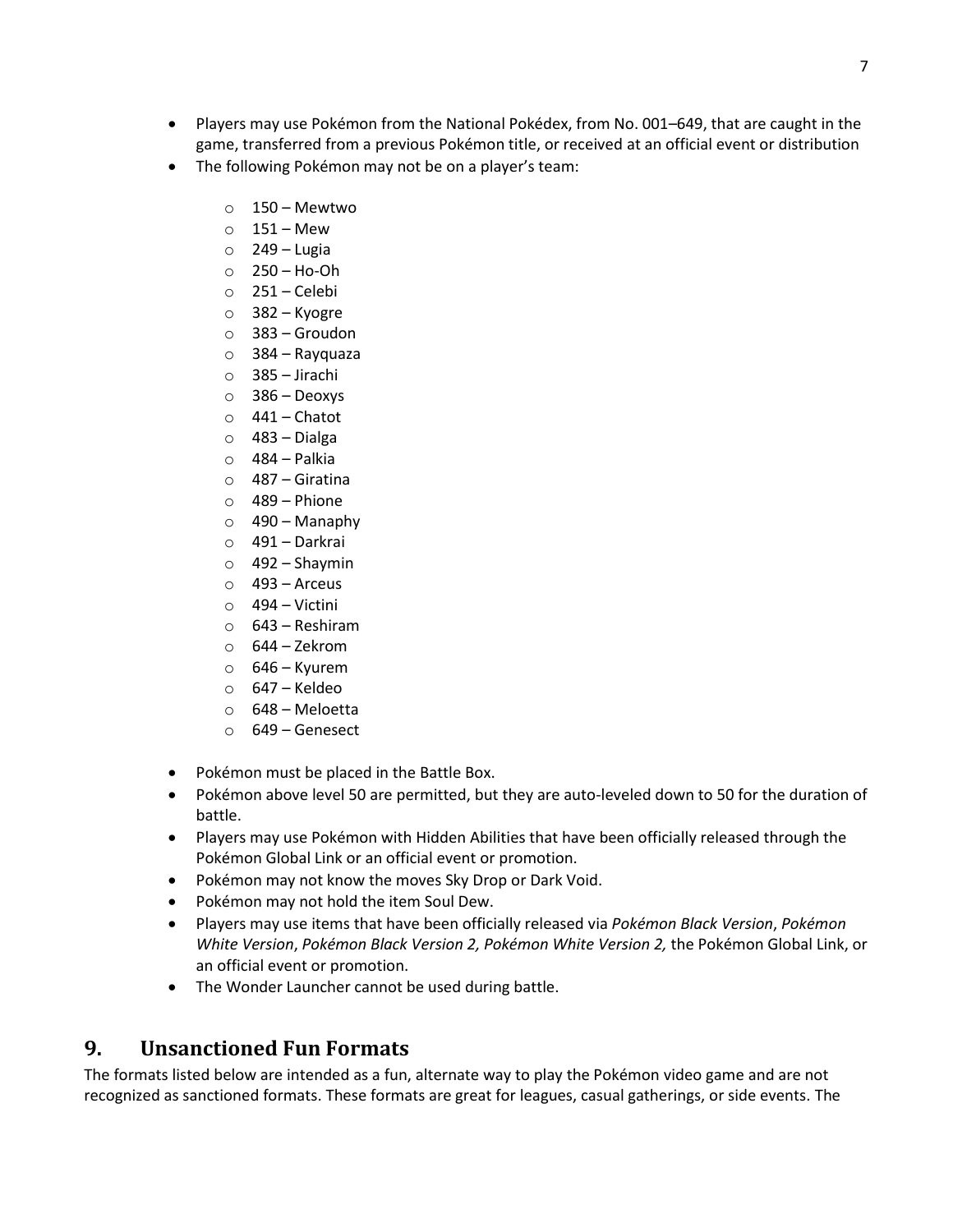<span id="page-7-0"></span>official rules for these formats are included here to help provide consistency for cases when your Tournament Organizer or League Leader decides to run a non-sanctioned event using one of these formats.

#### **9.1. Single Battle**

The Single Battle format is the basic battle format, where two Pokémon battle one-on-one.

## <span id="page-7-1"></span>**9.2. Triple Battle**

The Triple Battle format allows each player to send out three Pokémon at a time, with one Pokémon in the center and the two remaining Pokémon to its left and right. Pokémon are limited as to which opposing Pokémon can be affected by moves based on where they are positioned on the battlefield.

#### <span id="page-7-2"></span>**9.3. Rotation Battle**

In this format, each player sends out three Pokémon at a time, with one Pokémon to the front and two Pokémon to the rear. Only the Pokémon in the front can attack. Between turns, players have the option of rotating the team, allowing one of the Pokémon in the rear to move to the front and the Pokémon in the front to move to the rear.